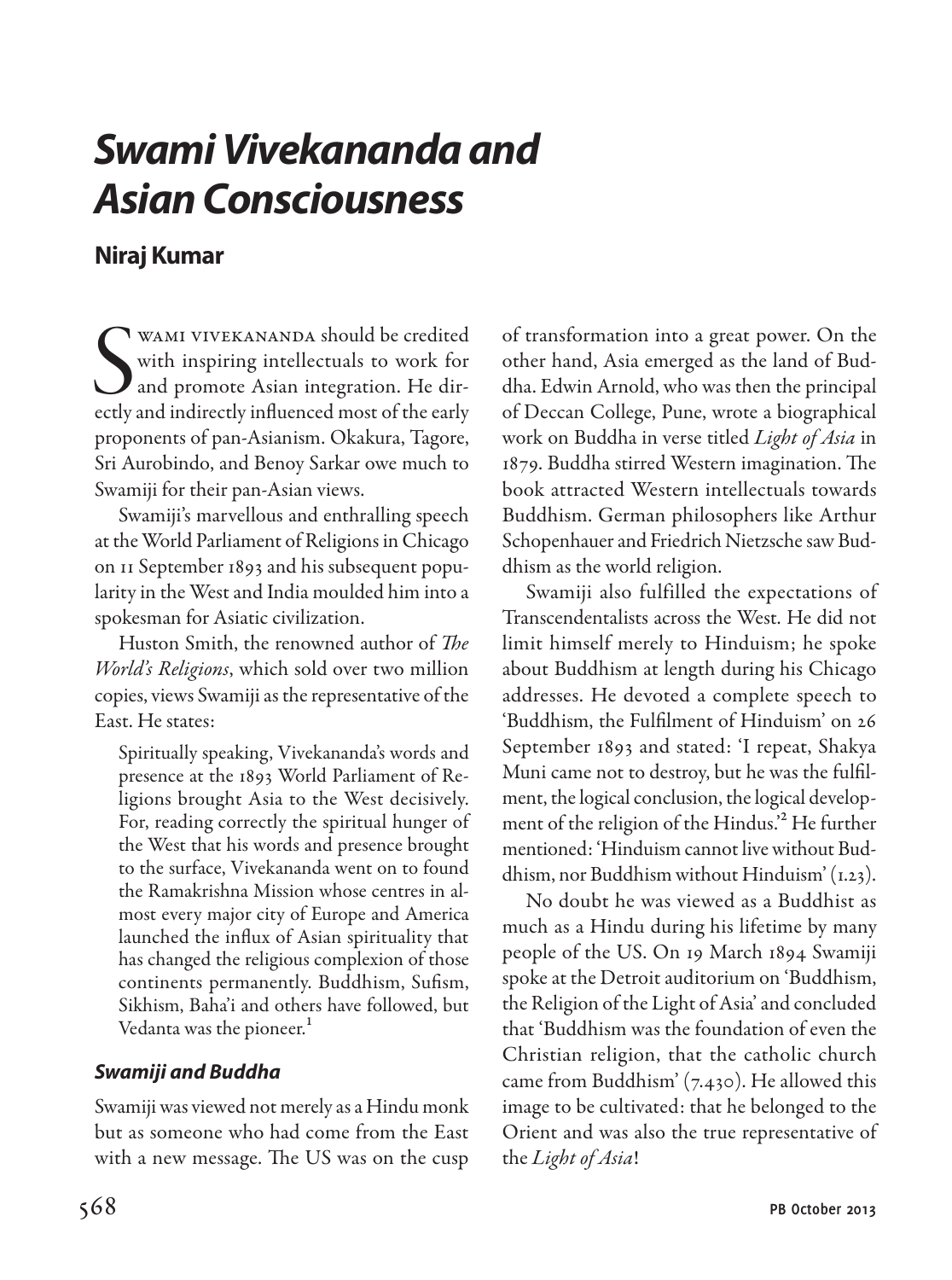When he returned to Detroit, the local newspapers attacked him severely. The *Detroit Evening News* wrote: 'The Hindoo-Brahmin-Buddhistic fad of an effete and rotten orientalism has run its course in the west, and it has been found that there is nothing in it.'3 John Lincoln Blauss, a US citizen, wrote a long letter to the *New York Times* on 19 May 1897, under the caption 'Dropping into Buddhism: How Members of the Brooklyn Ethical Society Came to It', regarding a report that the Brooklyn Ethical Society performed Buddhist rites. Blauss blasted Swami Vivekananda who, in his view, represented Buddhism at the Parliament of Religions at Chicago. He held Swamiji responsible for the growing popularity of Buddhism.4

Swamiji himself admits that he was following the path of Buddha. In fact, his close disciples like Sister Nivedita and Sara Bull were convinced that he was Buddha's reincarnation. Swamiji referred to a vision of Buddha he had in his childhood:

I saw the wonderful figure of a monk appear suddenly—from where I did not know—and stand before me at a little distance, filling the room with a divine effulgence. He was in ochre robes with a Kamandalu (water-pot) in his hand. His face bore such a calm and serene expression of inwardness born of indifference to all things, that I was amazed and felt much drawn to him. He walked towards me with a slow step, his eyes steadfastly fixed on me, as if he wanted to say something. But I was seized with fear and could not keep still. I got up from my seat, opened the door, and quickly left the room. The next moment I thought, 'Why this foolish fear?' I became bold and went back into the room to listen to the monk, who, alas, was no longer there. I waited long in vain, feeling dejected and repenting that I had been so stupid as to flee without listening to him. I have seen many monks, but never have I seen such an extraordinary expression on any other face. That face has been indelibly printed on my heart. It may have been a hallucination; but very often I think that I had the good fortune of seeing Lord Buddha that day.5

Sister Nivedita mentions, in the diary she kept during their pilgrimage to Kashmir and North India, the swami's reaction when he was passionately speaking of Buddha: '"Why Swami, I did not know that you were a Buddhist!" "Madam", he said, rounding on her, his whole face aglow with the inspiration of that name, "I am the servants of the servants of the servants of Buddha."'6 Sara Bull, whom Swamiji addressed as 'mother', identified Swamiji as Buddha before her untimely death in 1911.<sup>7</sup>

Swamiji's devotion towards Buddha can be gleaned from the fact that a few months before Sri Ramakrishna left this earthly abode, Swamiji undertook a pilgrimage to Bodh Gaya in April 1886. At Kashipur the Master's disciples used to discuss the life and message of Buddha. They had also inscribed on their meditation room the famous saying of Buddha: 'Let this body dry up on its seat; let its flesh and bones dissolve: without attaining the Enlightenment which is difficult to achieve even in aeons, this body shall not rise from its seat.'8 Swamiji again visited Bodh Gaya just before his early *parinirvana* in February 1902, along with Japanese art historian Okakura Kakuzo. He had an inkling that he would not survive long enough to establish a fusion of Buddhism and neo-Hinduism after this visit. In a letter to Swami Swarupananda from Gopal Lal Villa, Benares Cantonment, Swamiji wrote: 'A total revolution has occurred in my mind about the relation of Buddhism and Neo-Hinduism. I may not live to work out the glimpses, but I shall leave the lines of work indicated, and you and your brethren will have to work it out.'9

Though Swamiji is often represented as the enunciator of modern Hinduism and the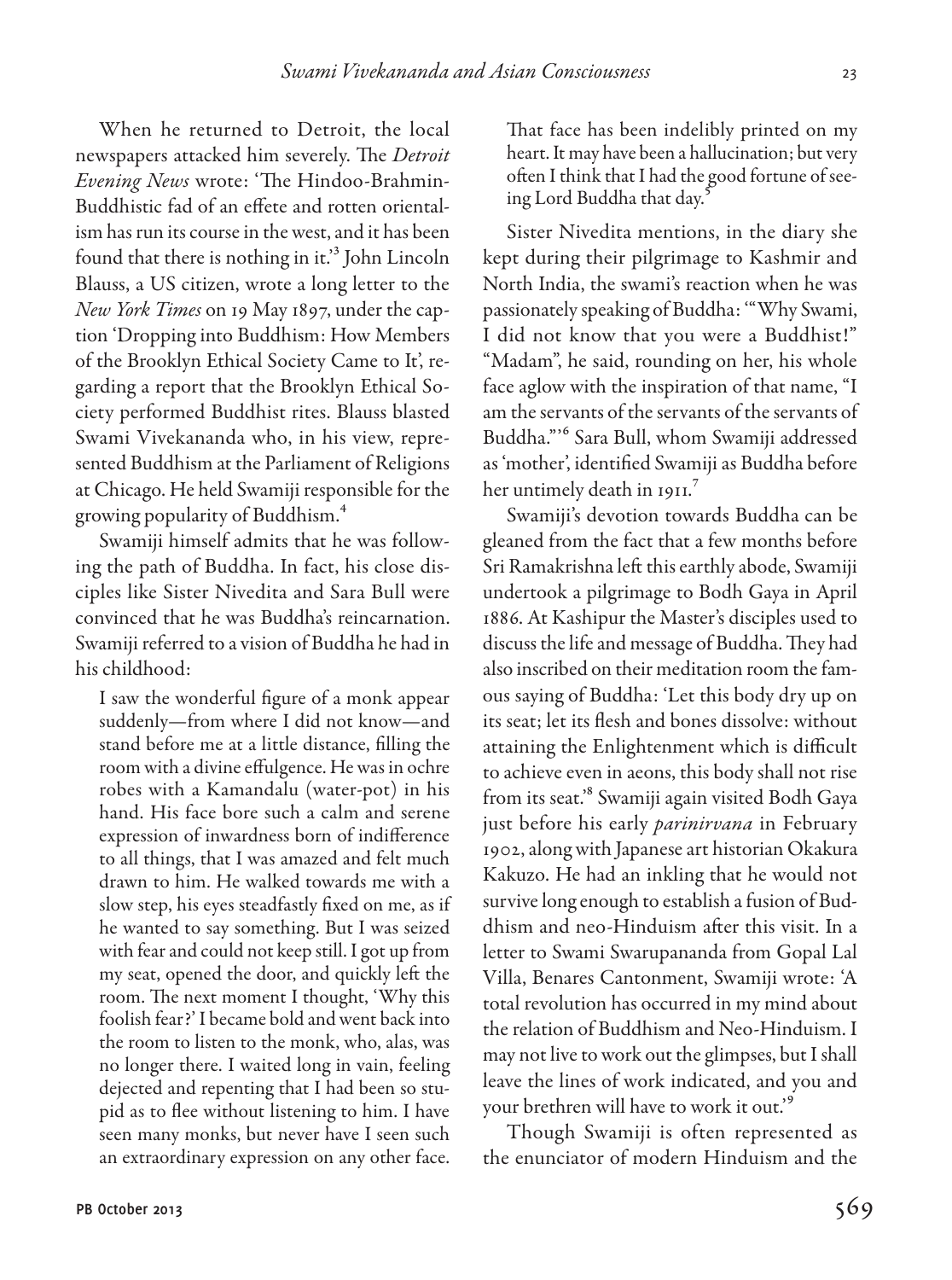establisher of the Vedanta movement in the West, his appropriation of Buddha's growing popularity to represent himself as the 'Light of Asia' often goes unnoticed.

### *Swamiji and Japan*

Swamiji was preparing to stir the Asian consciousness. He wrote a series of articles—from 1899 to 1901—articulating his conception of Asia in *Udbodhan*, the Bengali monthly of the Ramakrishna Order. The series was later published under the title 'The East and The West'. In this work he reflected over Japan, China, the Arab world, and the Persian civilization on the one hand, and on France, Britain, and the US on the other. Swamiji was building up his ideas for his Eastern mission. He passed away on 4 July 1902 and his dream of revisiting Japan and other Asian countries to champion the cause of a confident and united Asia did not materialize. But he passed the baton of this great ideal to the Japanese art historian and philosopher Okakura Kakuzo (1863–1913).

Swamiji had a fleeting brush with maritime Asia. His life was too short to make a foray into continental Asia. But he could see a thread of commonality among Asian cultures by even a brief encounter. His first visit to Japan was en route to Chicago in 1893. The first port he arrived at from Canton was Nagasaki. He also went to Kobe, Yokohama, Tokyo, and Kyoto. He was surprised to discover Sanskrit mantras written in old Bengali characters in some of the temples there.<sup>10</sup> In this very early encounter he expressed his desire to establish a greater exchange between China, Japan, and India: 'I cannot write what I have in my mind about the Japs in one short letter. Only I want that numbers of our young men should pay a visit to Japan and China every year. Especially to the Japanese, India is still the dreamland of everything high

and good.'<sup>11</sup>

In 1901–2 Okakura Kakuzo, famous for his work *The Ideals of the East* and credited with raising the 'Asian consciousness', came to Calcutta. The first reference to the interaction between the two Asian heroes occurs in a letter written by Swamiji from Belur Math, on 14 June 1901, to Josephine MacLeod, who was then in Japan. Swamiji wrote in the postscript that he received an invitation to visit Japan and a cheque of 300 rupees from Okakura. After his reflections on 'The East and The West' articles, Swamiji was gearing up to establish a connection between India and Japan as the first step towards harmonizing Asia. In a letter dated 14 June 1901 Swamiji responded to Josephine: 'You are perfectly correct in saying that we will have to learn many things from Japan. The help that Japan will give us will be with great sympathy and respect, whereas that from the West unsympathetic and destructive. Certainly it is very desirable to establish a connection between India and Japan' (5.162).

Okakura arrived in India accompanied by Josephine MacLeod. They had left Shimonoseki on 5 December 1901 and arrived in Calcutta on 6 January 1902. Okakura met Swamiji on the same day, and Swamiji exclaimed: 'It seems as if a long lost brother has come.'12 Okakura described in his letter to Oda Tokunou, a Buddhist celibate monk, that 'the master is truly a distinguished person bestowed with surpassing spirit and wisdom and everybody here venerates him.'13

Swamiji was extremely happy to meet Okakura and wrote to Sister Christine, who was staying at Advaita Ashrama, Mayavati, that Okakura and Mr Hori, a brahmacharin, had come along with Josephine MacLeod to Belur. While Hori came to India to study Sanskrit and English, Okakura 'came to see India, the Motherland of Japanese culture and art.<sup>14</sup>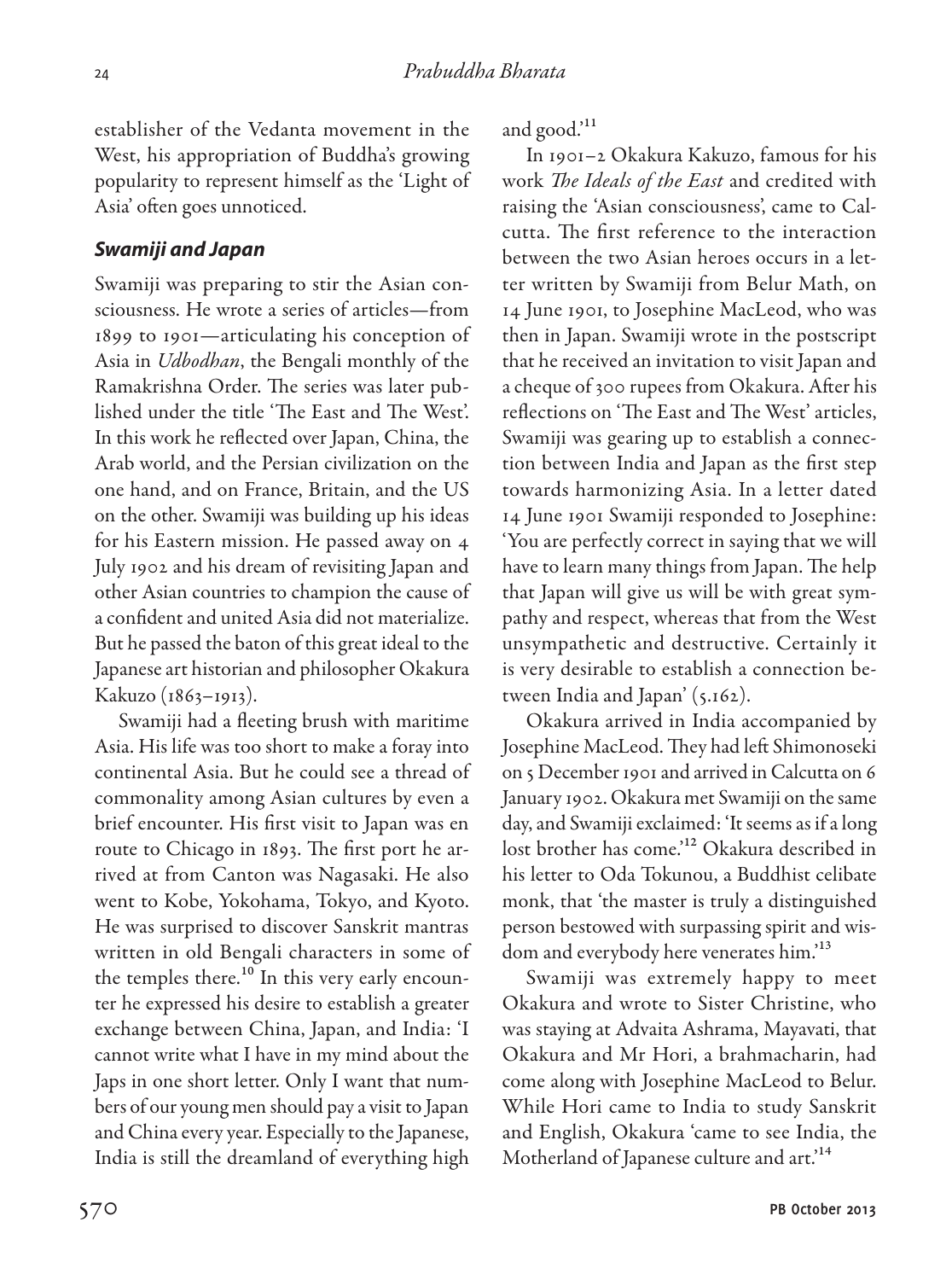Later, in the first week of February, Okakura and Swamiji went on a pilgrim age to Bodh Gaya. It was at Bodh Gaya that Siddhartha Gautama attained enlight enment and became Buddha. He later gave his first sermon at Sarnath and reset in mo tion the wheel of dharma. This pilgrimage is of historic importance, since the great revivalist of the Eastern spirit, Swamiji, was accompanied by the father of mod ern pan -Asianism, Okakura, to one of the most important places associated with Buddha, whose ideas have reverberated and united Asia for millennia.

Swamiji was in bad health and suffered from influenza. His plan to visit Japan could not be fulfilled. Though Swamiji left this world in July of the same year, his influence on Okakura can be seen in the sensational book *The Ideals of the East*. It was later published in 1903 from London. The very first words stirred Asians: 'Asia is one.<sup>15</sup> This is the highest possible nondualistic concept of a geographical and cultural idea. The idea of Asian unity was clearly an important concept of Swamiji. Okakura sought to convince Asians to 'feel and revivify the dormant life of the old Asiatic unity' (97). The manuscript of the book was edited by Sister Nivedita.

Okakura also wrote *The Awakening of the East* in 1902, but it was published post humously. This book too was heavily in fluenced by Swamiji and Sister Nivedita and was replete with explicit references to the worship of Kali. It is in this work that he exhorted Indians to fight against the British colonial government. It begins with 'Brothers and sisters of Asia!', al most a replication of Swamiji's 'Sisters and brothers of America' in Chicago. The





Yours respectfully<br>Okakwa Kakup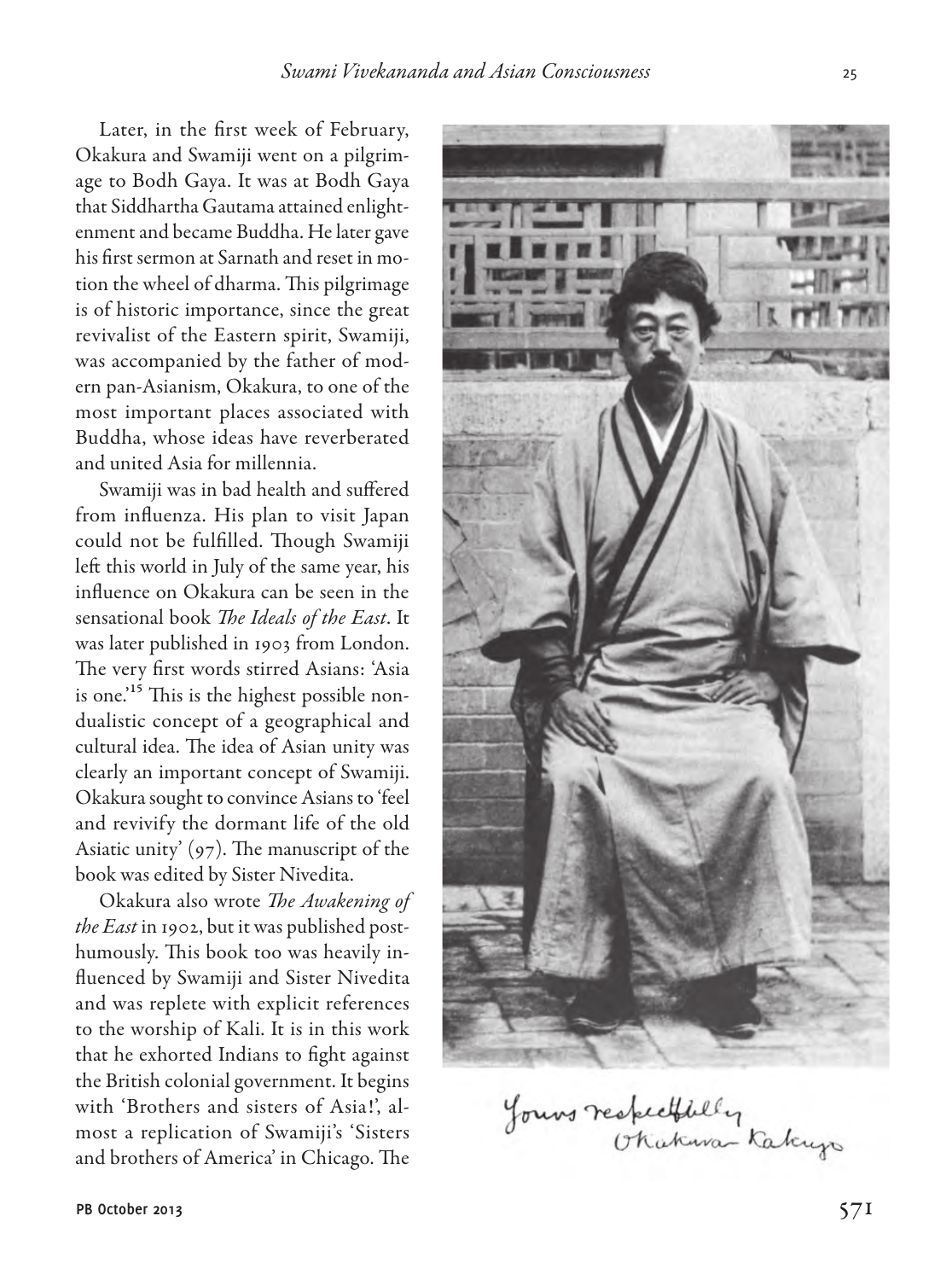#### 26 *Prabuddha Bharata*

book concludes: 'The cowards shrink before the brilliant image of freedom. The cautious pause on the threshold of a great revolution. Do they prefer Death in Life to Life in Death? A crisis has now arrived in our history and the dread ordeal has to be faced.<sup>16</sup>

It is seen that Okakura had already formulated his vision about the unity of Asia while Swamiji was alive. The concept of oneness traversed Asia to reach the Indian political shore in 1905 under the slogan 'Bengal is One' in the movement against the Partition of Bengal. Okakura, Nivedita, and Swami Vivekananda wove the warp and woof of Asian consciousness meticulously.

After the passing of Swamiji, Okakura met Tagore and left a lasting impression upon the latter, who became a lover of Japan and an ardent enthusiast for the Asian renaissance in the realm of art and culture. Tagore was also directly influenced by Swamiji, and in many of his writings during the Swadeshi movement, he exhorted his countrymen to read and know Swami Vivekananda in order to know the country.

But was Swamiji enamoured only with Japan and the Japanese? It was not so. If he would have lived longer, he would have appealed to China as well and hastened the national awakening brought about by another pan-Asianist: Sun Yatsen  $(1866 - 1925)$ .

#### *Swamiji and China*

Huang Xin Chuan, a professor of history at Beijing University and deputy director of the Institute of South Asian Studies, Beijing, wrote *Modern Indian Philosopher Vivekananda: A Study*. The book contains Swamiji's views on China. Huang Xin Chuan delivered a speech on 'Vivekananda and China' at the Asiatic Society, Calcutta, on 4 January 1980 and asserted: 'Vivekananda stands out as the

most renowned philosopher and social figure of India in modern China. His philosophical and social thought and epic patriotism not only inspired the growth of nationalist movement in India, but also made a great impact abroad. … He made a prophecy that the Chinese culture will surely be resurrected one day like the "Phoenix" and undertake the responsibility of the great mission of integrating the Western and the Oriental cultures.<sup>17</sup>

Professor Huang explained that 'when Vivekananda went to America for the first time, he hoped that country would achieve this [integrating] mission. But during his second visit abroad, he realised that he was deceived by dollar imperialism. He, therefore, came to the conclusion that America could not be an instrument to accomplish this task, but it was China which could do it' (100). This might be the context for Swamiji's growing interest in Japan and China. Professor Huang claims that Swamiji pinned his hopes on China.

Swamiji visited China only once. On his way to Chicago by ship, he spent three days there in June 1893. He saw Hong Kong and Canton—now called Guangzhou. He even managed to travel 80 miles up the Pearl River to Canton and visited one of the Chinese Buddhist temples. In a letter to Alasinga, Balaji, and his friends in Madras, he wrote about his firsthand experience in China. He was appalled by the poverty he saw and considered it to be the root cause of India's and China's problems. He wrote: 'Their extreme poverty is one of the causes why the Chinese and the Indians have remained in a state of mummified civilization. To an ordinary Hindu or Chinese, everyday necessity is too hideous to allow him to think of anything else.'18 But he could foresee that the downtrodden would rise within each nation and also internationally.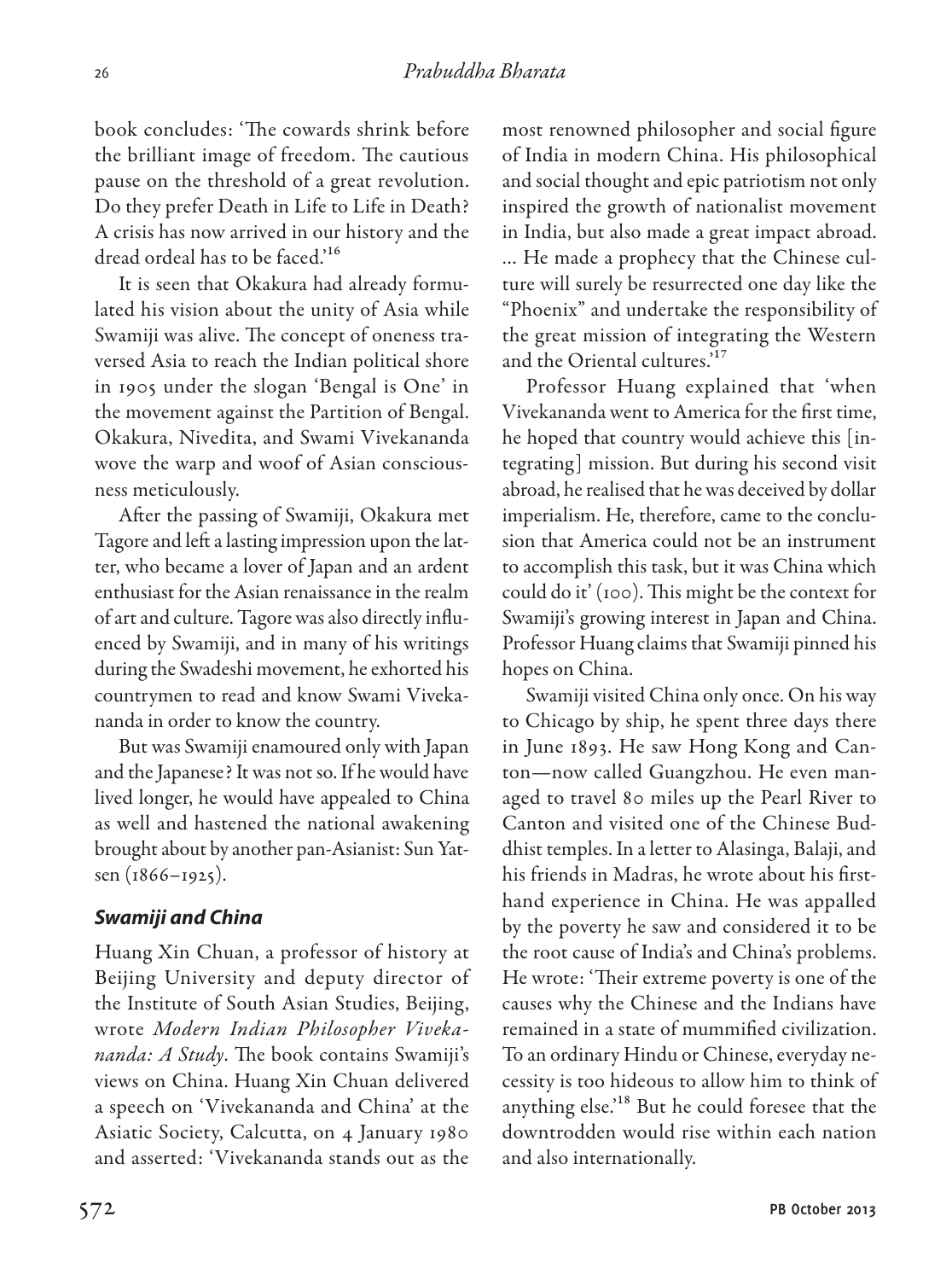In March 1901 Swamiji went to East Bengal. He stayed at Mohini babu's villa at Farashganj, Dacca. Hemchandra Ghose recorded Swamiji's prophecy for Asia. It happened when Swamiji was met by young boys from Shyamakanta Parshanath's Gymnasium. He spoke prophetically: 'Yes, the Sudras of the world will rise. And that is the dictate of Social Dynamic that is *Sivam*. It is as clear as day-light that the entire Orient will have a resurrection to build anew a human world. Lo! the future greatness of China, and in the wake of it, of all the Asiatic nations. … You take it from me, this rising of Sudra will take place first in *Russia* and then in *China*. *India* will rise next and will play a vital role in shaping the future world.'19 On another occasion Swamiji also said about China: 'I see before me the body of an elephant. There is a foal within. But it is a lion-cub that comes out of it. It will grow in future, and China shall become great and powerful.'20

Swamiji was of the opinion that there was an ancient philosophical link between India and China: 'There is, the Swami says, distinct evidence of Vedanta's missionary enterprise [in China] long before the advent of Buddha' (2.132).

#### *Asian Visionaries in India*

Sister Nivedita was infused with the power of Swamiji. She had been instrumental in carrying forward Swamiji's unfinished mission of electrifying the Asian consciousness. Sitting at Swamiji's feet on board ship to England in 1899 she noted: 'I knew that here I was but the transmitter, but the bridge, between Him and countless host, of his own people, who would yet arise, and seek to make good his dreams.'21

Swamiji's Asiatic dream was transferred to multiple centres through her. Sri Aurobindo, Tagore, Coomaraswami, Okakura, Subhashchandra Bose—each of them were associated

with Sister Nivedita, who also died very young on 13 October 1911. Sri Aurobindo popularized the idea of 'Asia' through his editorials in the newspaper *Bande Mataram* and claimed to have direct spiritual communion with Swami Vivekananda while he was in the Alipur jail in 1908.22 Sri Aurobindo's close associate, Paul Richards, went to Japan and wrote *The Dawn over Asia* in 1920.

Ananda Kentish Coomaraswami wrote classics on Asian aesthetics and enunciated the 'Asiatic philosophy of art' underlying its essential 'unity in diversity'. He boosted the idea that India was the wellspring of all Asian civilizations. He tried to bring Hinduism and Buddhism closer, and Sister Nivedita coauthored with him works like *Myths of the Hindus and Buddhists* (1914) and *Buddha and the Gospel of Buddhism* (1916).

The combined influence of Okakura and Coomaraswami over Tagore made the latter envision a resurgent spiritual Asia. The baton of the resurgent spiritual Asia passed from Swamiji to Okakura to Rabindranath Tagore.

Similarly, Benoy Sarkar (1887–1949), one of the greatest Indian scholars of the last century and author of a brilliant exposition on the material basis for the Asian unity, titled *Futurism of Young Asia* (1922), was directly involved with the Ramakrishna-Vivekananda movement and much inspired by Swamiji's '*śakti-yoga*, energism, the vigour and strength of freedom<sup>'23</sup> 'To put India, nay Asia, on an equal footing with the West was what he sincerely longed for. It was this that brought Benoy Sarkar close to the life and teachings of Vivekananda and made him an admirer of Vivekananda's activities to bring home due honour to his motherland.<sup>24</sup>

Subhashchandra Bose, who later participated in the Japanese vision of the Greater East Asia Co-Prosperity Sphere, was a follower of Swami